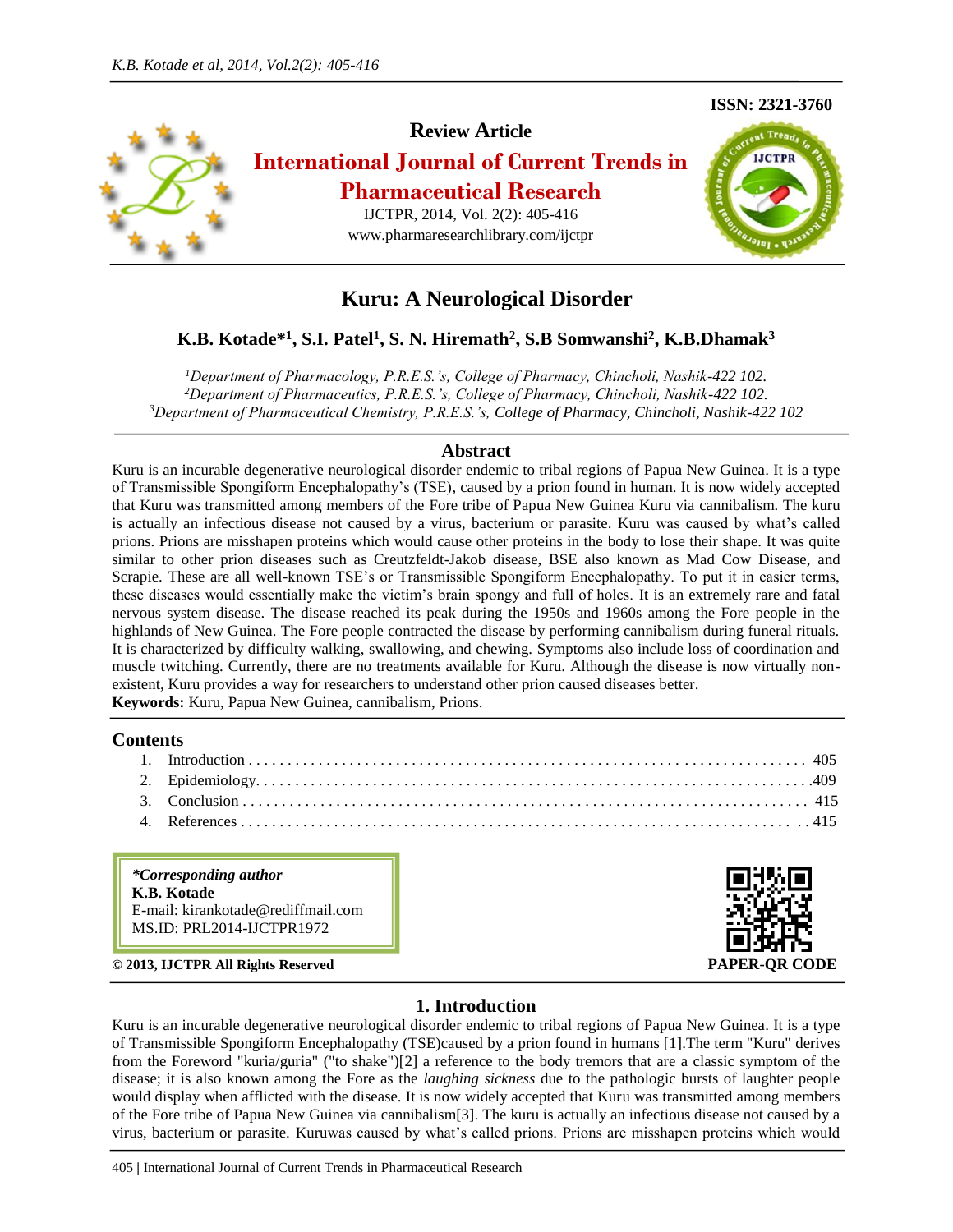cause other proteins in the body to lose their shape. It was quite similar to other prion diseases such as Creutzfeldt-Jakob disease, Bovine Spongiform Encephalopathy also known as Mad Cow Disease, and Scrapie. These are all well-known TSE's or Transmissible Spongiform Encephalopathy. To put it in easier terms, these diseases would essentially make the victim's brain spongy and full of holes. It is an extremely rare and fatal nervous system disease. The disease reached its peak during the 1950s and 1960s among the Fore people in the highlands of New Guinea. The Fore people contracted the disease by performing cannibalism during funeral rituals. It is characterized by difficulty walking, swallowing, and chewing. Symptoms also include loss of coordination and muscle twitching. The name kuru translates to "shiver" or "trembling in fear." Kuru has no known cure and is generally fatal within one year [4].

# **Kuru: Progressive Cerebellar Disease:**

The clinical features define kuru as a progressive cerebellar disease. It is much more than that with a wide variety of transient motor signs found in patients allowed carefully from onset to death. The progression of the cerebellar disease is clearly divided into three stages: ambulant, sedentary and recumbent, which often has a prolonged terminal state. The disease begins with pain (headache and joint pain); because this occurs for a variable period before the onset of cerebellar ataxia, it has been regarded, for clinical and epidemiological purposes, as a prodrome. Because such symptoms are common in the absence of kuru, particularly more recently with the increase in malaria in the highlands, and because kuru is the disease uppermost in people's minds in the region, false reports of kuru are common and require careful attention in epidemiological surveillance (they are recorded within the 'redherring' file of the database as recovery, rejected, reassigned or relinquish. No true recovery has ever been documented in a patient showing established signs of cerebellar ataxia; however, some patients have a long period of fluctuating illness at the beginning of their clinical course before settling into progressive, ultimately fatal, cerebellar disease [1]**.**

# **Kuru: The First Prion Disease:**

Kuru disease is linked with the name of D. Carleton Gajdusek and he was the first to show that this human neurodegenerative disease can be transmitted to chimpanzees and subsequently classified as a transmissible spongiform encephalopathy (TSE), or slow unconventional virus disease. It was first reported to Western world in 1957 by Gajdusek and Vincent Zigas and in 1975 a complete bibliography of kuru was published by Alpers et al "Kuru" in the Fore language in Papua New Guinea means to shiver from fever and cold. The disease has been found to spread through ritualistic cannibalism and is an invariably fatal cerebellar ataxia accompanied by tremor, choreiform and athetoid movements. Neuropathologically, kuru is characterized by the presence of amyloid "kuru" plaques [5].

# **Background:**

Kuru is among the fatal neurodegenerative prion protein (PrP) diseases in humans. Others include Creutzfeldt– Jacobs disease (CJD), Gerstmann–Straüssler–Scheinker (GSS) disease, fatal familial insomnia (FFI), and variant CJD (vCJD). PrP diseases in nonhuman animals include bovine spongiform encephalopathy (BSE) also known as, mad cow disease, chronic wasting disease (CWD), Scrapie, transmissible mink encephalopathy, feline spongiform encephalopathy, and ungulate spongiform encephalopathy. Although cross-species transmission of prion diseases seems to be limited by an apparent species barrier, the epidemic of BSE in the United Kingdom, which began in 1986, and its transmission to humans indicated that animal prion diseases could pose a significant public health risk. The kuru riddle, which was initially considered a slow conventional viral disease, opened a novel field of biomedical sciences and initiated more than a quarter century of research. This research has resulted in two Nobel prizes (D. Carleton Gajdusek in 1976 and Stanley (B. Prusiner in 1997) and is linked to a third prize (Kurt Wuthrich), who determined the structure of the PrP. Kuru research has affected the concepts of nucleation-polymerization protein cancers and conformational disorders.

Kuru affected the Fore linguistic group of the Eastern Highlands of Papua New Guinea and, to a lesser extent, neighbouring groups with whom the Fore intermarried. The word kuru is derived from a term in the Fore language that means "to shake from fear" and stems from trembling as a conspicuous symptom of the disease Local verbal history, recorded when the disease was first studied by Western medicine in the 1950s, dated the onset of the first case of kuru to the 1920s. During the epidemic, this disease predominantly affected women and children of both sexes, but only rarely affected men. It was spread by the endocannibalistic funeral practices of the Fore. Family members were ritualistically cooked and eaten following their death, with the female relatives usually consuming the brain, which was the most infectious organ. The brain of the deceased was usually removed by one of the older women from the community whose hand would be wrapped in ferns. The prohibition of endocannibalism in the 1950s led to the decline in the epidemic; however, the disease has persisted into the present century because of an incubation period that may exceed 50 years. Only two kuru-related deaths were reported from 2003-2008, indicating that the epidemic is approaching its end [6].

#### **History:**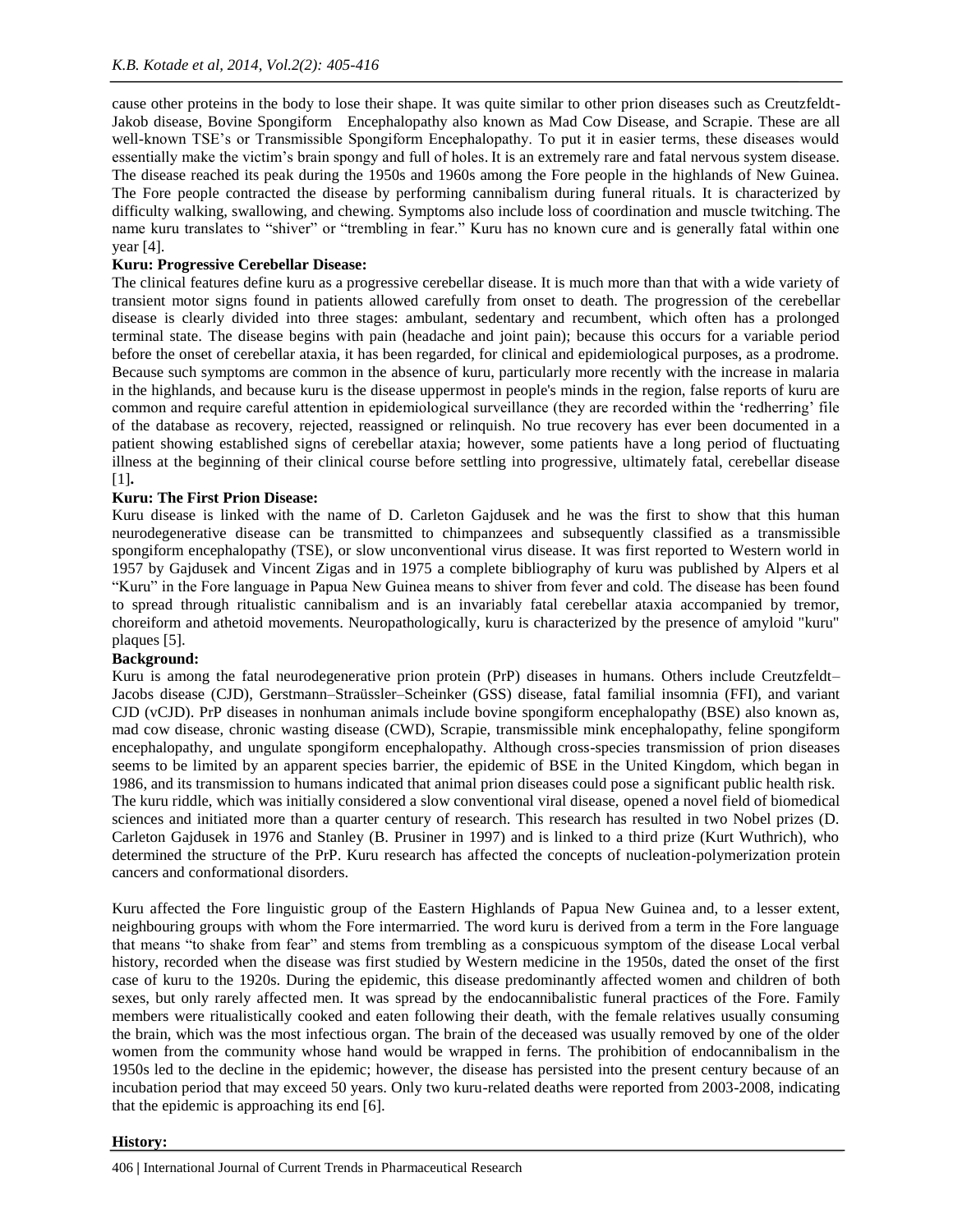Kuru was first noted in the Fore tribes of Eastern Highlands and lowlands Provinces of Papua New Guinea as Australian administrators explored the area in 1953–1959. Kuru (Keru) was reported by W. T. Brown in Kainantu Patrol Report No 8 of 1953/54 (13 January 1954 - 20 February 1954.).The first sign of impending death is a general debility which is followed by general weakness and inability to stand. The victim retires to her house. She is able to take a little nourishment but suffers from violent shivering. The next stage is that the victim lies down in the house and cannot take nourishment and death eventually ensues." The same reports described the cannibalism practiced by the Fore people. It was in the late 1950s that the full extent of the disease was realized, after it had reached large infection rates in the South Forkof the Okapa Sub district, though the agent was unknown. Kuru was first noted in 1952-1953 by anthropologists Ronald Berndt and Catherine Berndt among the Fore, Yate, and Usanufa people. Charles O. Pfarr, Lutheran Medical Services was brought to the area by tribal persons and reported the disease to Australian authorities. Dr. Vincent Zigas, District Medical Officer began observation. Blood specimens and brain tissue were sent to Melbourne. In 1957, Dr. Daniel Carleton Gajdusek of the National Institute of Health joined Dr. Zigas at the research centre. Sister Eva Hasselbusch of Germany joined the hospital in 1959 to take care of the patients. Sister Maria Horn of Germany was the first trained sister to work with the doctors to study the disease. By 1968 the hospital ceased to function as a Kuru hospital and was closed (1886-1986, The Lutheran Church in Papua New Guinea by Herwig Wagner and Hermann Reiner).

The disease was researched by Daniel Carleton Gajdusek as part of an international collaboration with Australian doctor Michael Alpers. In the mid-1960s Alpers collected post-mortem brain tissue samples from an 11-year-old Fore girl, Kigea, who had died of kuru. He took these samples to Gajdusek in the USA, who then injected two chimpanzees with the infected material. Within two years, one of the chimps, Daisy, had developed kuru, demonstrating that the unknown disease factor was transmitted through infected biomaterial and that it was capable of crossing the species barrier to other primates. As kuru is the only epidemic of human prion disease in known human history, it has provided important insights into Creutzfeldt–Jacobs Disease (CJD) in humans and Bovine Spongiform Encephalopathy (BSE) in cattle [7].

### **Discovery of Kuru:**

The first to study Kuru scientifically was Dr. Vincent Zigas who arrived in New Guinea in 1955 and was alerted to Kuru's existence by Patrol Officer MacArthur. In 1957 Zigas interested Dr. D C Gajdusek who had come to research child development and disease patterns. In March a Research Centre, constructed initially of native materials, was set up west of Okapa. Primitive at first, the research facilities improved during the next 10 years after which the place was closed down. The first researchers into Kuru noticed it seemed to run in families. They therefore postulated a genetic disorder – a mutation passed to off-spring. This explanation lost credibility because Kuru was common yet always fatal. A lethal genetic disorder should decrease in incidence as victims die and the proportion of genes responsible for it decreases in the gene pool<sup>8</sup>.



**Figure 1: A kuru patient in Okapa region**

## **The Mystery of Kuru:**

In 1957, a virologist who had studied several infectious diseases among remote peoples, came to New Guinea to study kuru. Carleton Gajdusek wanted to uncover the cause of this unique and always fatal disease. He searched for sources of toxins in the Fore's diet and environment. He conducted epidemiological studies and sent samples of brain tissue to the United States to be studied by a neuropathologist. Because there was no sign of inflammation in the bodies or brains of the kuru victims, and because kuru tended to appear within certain families, Gajdusek at first believed kuru was an inherited genetic disorder.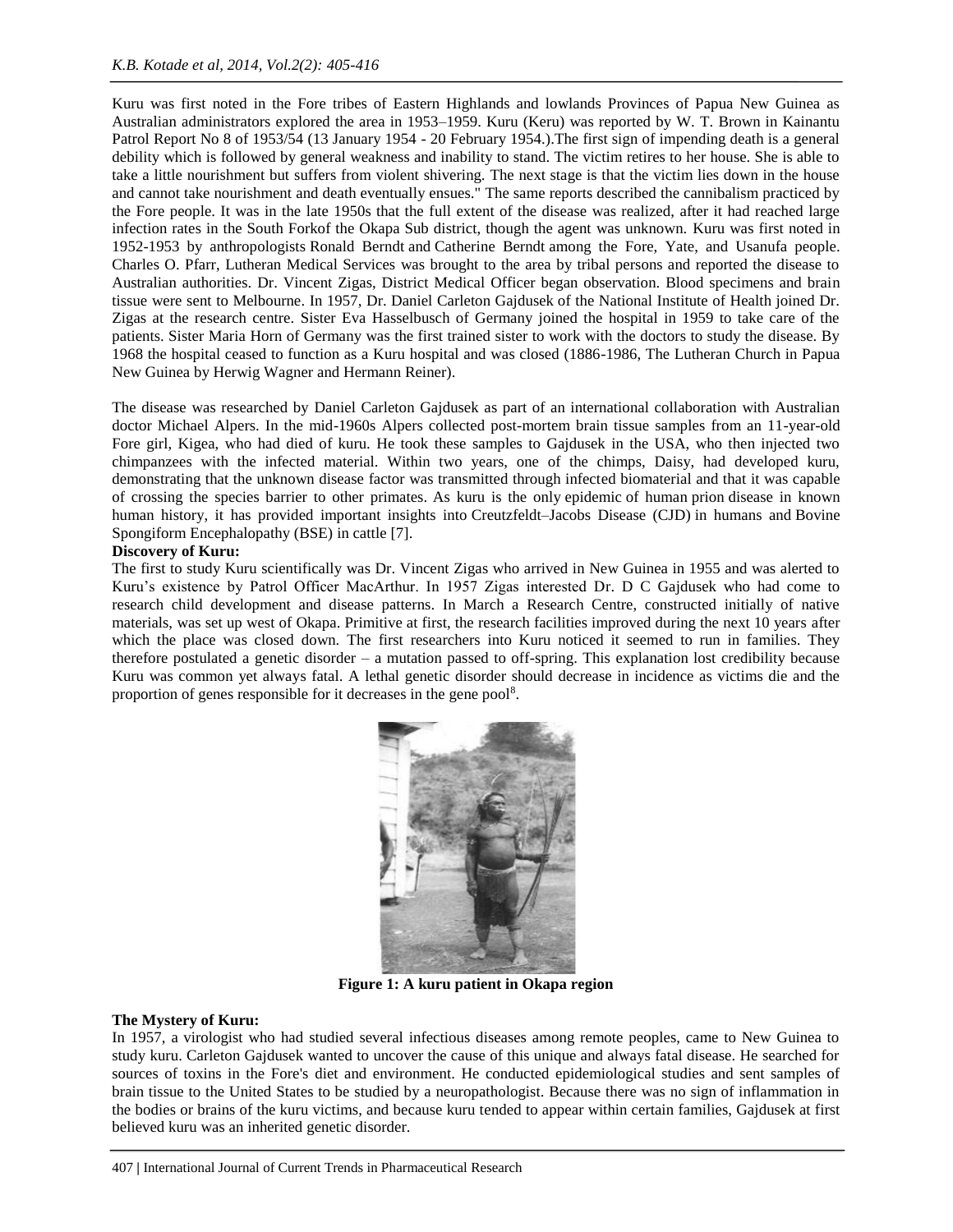

**Figure 2: Thin slices of kuru, classic CJD and Scrapie brain tissue under the microscope, it is easy to see that they are full of holes. The holes form after misfolded prion proteins kill neurons in the brain.**

In 1959 Gajdusek's work came to the attention of William Harlow, a research veterinarian who was studying a remarkably similar disease, called Scrapie, in sheep. Like kuru, Scrapie was a fatal disease that gradually destroyed the brains of sheep, leaving the brain full of holes and producing no immune response. And very importantly, scientists knew that Scrapie was infectious. The similarities between kuru and Scrapie led to begin experiments to show that kuru could be transmitted to chimpanzees. He then went on to show that classic Creutzfeldt-Jakob disease (CJD), another spongiform disease in people, was also transmissible. Ultimately, the rapid spread of kuru was linked to the Fore's funeral rituals: the Fore cooked and ate their dead relatives. This practice was only carried out by the fore women and children, who lived apart from the men. This explains why men were rarely infected, and why cases appeared within families. The Fore quickly stopped eating their dead, and the spread of the disease stopped. Unfortunately, because of Kuru's long incubation time, there are still a few kuru cases among the Fore each year. The people who come down with kuru today are in their 50s and 60s, which means that they have been harbouring the disease ever since they ate infected tissue as young children [10].

# **Causes:**

1. Many believe that [Kuru](javascript:void(0);) is a cannibal [diseases](javascript:void(0);)pread due to the Fore tribes' cannibalistic funeral rites. Once a member of their tribe had died, they would be ritualistically dismembered by the female relatives. They would remove the arms, feet and brain. As well as ripping the muscle from their bones and would cut open the chest cavity and remove their internal organs. After the corpse was completely butchered they would cook and eat all the meat they'd accumulated, this included the brain. According to medical science, the brain is the most infectious organ of all.

2. The meat they had collected from the bodies was well treasured by the Fore. In fact the fat layers from the dead folk actually resembled pork and the men of the tribe were fed the best cuts. While the remains and brains were left for the women and children to feed on. Seeing how those parts were more likely to carry infection, this would explain why kuru disease was more prevalent in women and children.

3. Then not only were the women more apt to contract the disease because of the cuts of meat they were eating. But they were also responsible for dismembering the bodies. If any infection was present, they were more likely to catch something, by open sores or cuts and abrasions coming into direct contact with the infected flesh.

4. The effects from kuru disease were quite dramatic and an epidemic quickly followed.

5. The main risk factor for kuru is eating human brain tissue, which can contain the infectious particles [10].

# **Symptoms of Kuru:**

- 1. The first noticeable symptoms of kuru were headaches, joint pain, physical tremors and a gradual loss of motor skills. It was not uncommon for some victims to burst out into pathological fits of laughter as another side effect.
- 2. In the later stages, signs of psychiatric disturbances develop, including loss of emotion control, depression, euphoria, agitation, and confusion. Dementia can also occur in individuals with kuru, but it is a relatively more common feature of CJD.
- 3. Neurological signs of kuru include hyperreflexia, loss of grasp reflex, strabismus, and nystagmus. Involuntary muscle jerking and twitching is observed, along with other cerebellar signs such as tremor on finger-to-nose testing, difficulty with heel-to-toe walking, and dysdiadochokinesis. Plantar responses include flexor, and hypertonia is often present in advanced cases.
- 4. Ptosis and occulomotor imbalance are observed in a small number of cases

#### 408 **|** International Journal of Current Trends in Pharmaceutical Research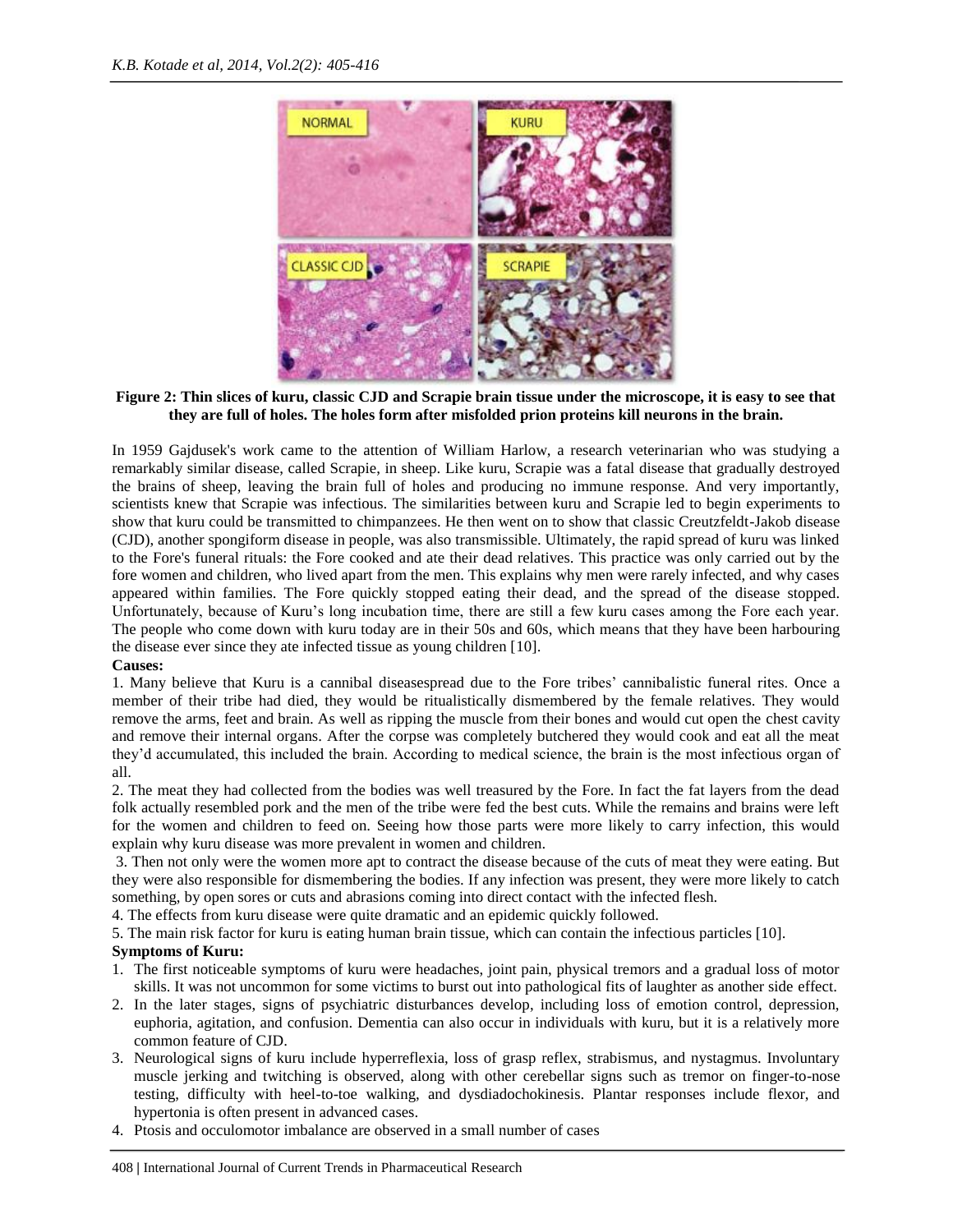5. Eventually, individuals with kuru become bedridden and may even be unable to sit, raise their head, or roll over. In advanced stages, patients lose the ability to chew, swallow, or control excretory processes and become progressively wasted [10].

Death results from starvation, complicating pneumonia, or infected decubitus ulcers. The preclinical or asymptomatic phase, also called the incubation period, lasts between possibly 5 to 20 years following initial exposure. The clinical stage lasts an average of 12 months.

The symptoms of Kuru are broken down into three specific stages.

## **1. Ambulant Stage**:

It exhibits unsteady stance and gait, decreased muscle control, tremors, deterioration of speech and dysarthria (slurred speech).

### **2. Sedentry Stage**:

In these stage patient is incapable of walking without support, suffers ataxia (loss of muscle coordination) and severe tremors. Furthermore, the victim is emotionally unstable, depressed, yet having uncontrolled sporadic laughter. Interestingly, the tendon reflexes are still normal at this point.

### **3. Terminal Stage:**

In these stage, the patient is incapable of sitting without support, suffers severe ataxia (no muscle coordination), is unable to speak, is incontinent (unable to restrain natural discharges/evacuations of urine or faeces), has dysphagia (difficulty swallowing), is unresponsive to their surroundings, and acquires ulcerations (sores with pus and necrosis). An infected person usually dies within 3 months to 2 years after the first, often because of pneumonia or pressure sores infection [11].

# **Pathophysiology:**

The prion is a naturally occurring protein found in the CNS and elsewhere. Prion diseases are associated with an accumulation of a disease-related isoform of host-encoded PrP through a posttranslational process involving conformational change and aggregation. According to the protein-only hypothesis, an abnormal PrP isoform is the principal, and possibly sole, constituent of the transmissible agent or prion.A common coding polymorphism at codon 129 of the PrP gene (*PRNP*), where either methionine (M) or valine (V) may be encoded, is a strong susceptibility factor for human prion diseases. Codon 129 heterozygosity protects against the development of iatrogenic and sporadic CJD and kuru. Protease-resistant glycoprotein, designated PrP, was isolated as a result of work done by Prusiner and co-workers in 1982 by progressive enrichment of brain homogenates for infectivity. The central feature of this protein was a posttranslational conversion of the host-encoded cellular prion protein (PrPC) to an abnormal isoform, termed PrPSc, that consists of ''small proteinaceous infectious particles that resist inactivation by procedures which modify nucleic acids," i.e., radiation, heat, or enzymatic degradation [6].

# **Transmission:**

In 1961 historical research suggested that the epidemic may have originated around 1900 from a single individual who lived on the edge of Fore territory, who is thought to have spontaneously developed some form of  $(CJD)^{12}$ . Alpers and LindenBaum's research conclusively demonstrated that kuru spread easily and rapidly in the Fore people due to their funeral practices, in which relatives consumed the bodies of the deceased to return the "life force" of the deceased to the hamlet, a Fore societal subunit [13]. The evident in the infection rates kuru was 8 to 9 times more prevalent in women and children than in men at its peak is because while the men of the village took the choice cuts, the women and children would eat the rest of the body including the brain, where the [prionp](http://en.wikipedia.org/wiki/Prion)articles were particularly concentrated. There is also the strong possibility that it was passed on to women and children more easily because they took on the task of cleaning relatives after death and may have had open sores and cuts on their hands [2]. Although ingestion itself of the prion particles can lead to the disease, there was a high degree of transmission if the prion particles could reach the subcutaneous tissue [14]. With elimination of cannibalism because of Australian colonial law enforcement and the local Christian missionaries' efforts, Alpers' research showed that Kuru was already declining among the Fore by the mid-1960s, although cases continued to appear for several more decades, and the last sufferer died in 2005. However, the mean incubation period of the disease is 14 years and cases were reported with [latencies](http://en.wikipedia.org/wiki/Clinical_latency) of 40 years or more for those who were most genetically resilient [15].

#### **Immune System Response:**

Due to the late onset of the disease, believed to be between 2 years to 50, scientists first thought of Kuru to be caused by a slow virus. However, there is no evidence of Kuru eliciting immune system response, or antibody reactions in those infected, most likely because host cells have a hard time identifying disease causing prions apart from normal Prps the host normally has [16].

#### **Epidemiology:**

#### **1. International:**

Kuru is restricted to the Fore, a people found in the New Guinea highlands, although there is a single report of a case of transmissible sub-acute spongiform encephalopathy occurring in a visitor to the eastern highlands of New Guinea. Kuru was acquired during endocannibalistic funeral rituals .When first investigated in 1957; kuru was found to be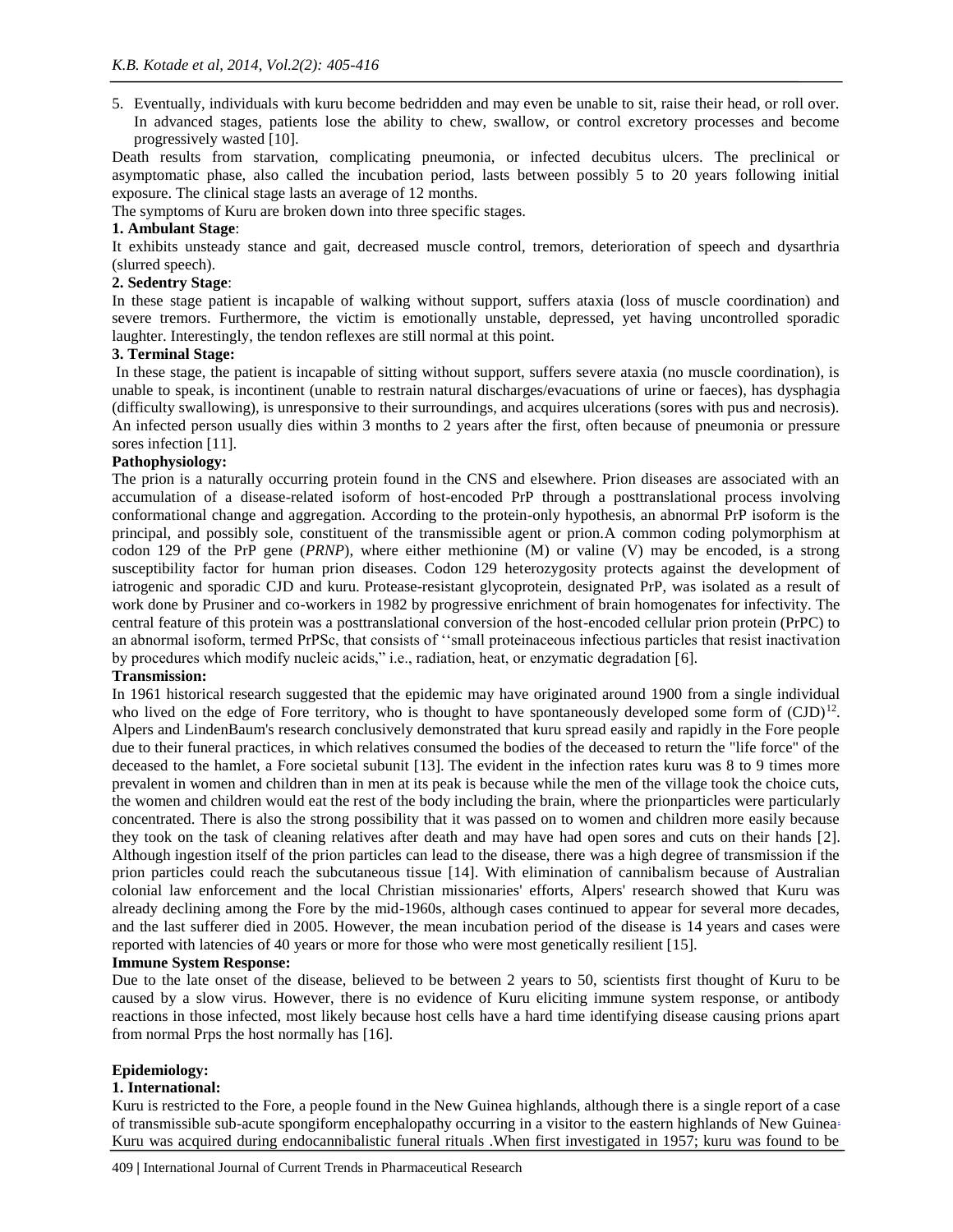present in epidemic proportion, with approximately 1000 associated deaths in the first 5 years of observation, 1957-1961.The total number of kuru cases from 1957-2004 exceeded 2700, with more than 200 dying of the disease every year in the late 1950s.

This number fell to about 6 per year in the early 1990s and between one and two cases per year in late 1990s, with only 11 cases identified from July 1996 through June 2004.More recently, kuru-related deaths declined to only two from 2003-2008. The prohibition of the practice of endocannibalism in the 1950s has clearly led to the decline in the epidemic, with a few cases still occurring because of kuru's long potential incubation period, which can exceed 50 years. Only 9 cases of kuru have been reported among Fore people who were born after 1956, and no cases have been reported among those born after 1959. However, zoonotic, not human, prion disease that is BSE continues to be sporadically seen. The BSE epizootic in the United Kingdom peaked in January 1993. There exists strong epidemiologic and laboratory evidence for a causal association between a new human prion disease called variant CJD that was first reported from the United Kingdom in 1996 and the BSE outbreak in cattle [6].

### **2. Mortality/Morbidity:**

There is no effective treatment for kuru. It is uniformly fatal within 4-24 months of symptom onset. The incubation period may be as short as 5 years or as long as 50 years.

### **3. Race**:

Kuru has affected only the people of the Fore linguistic group of the Eastern Highlands of Papua New Guinea and their neighbours with whom they intermarried.

The practice of endocannibalism was important to the Fore people as a way of respecting their dead relatives. It was rigorously forbidden, however, by the Australian government following the establishment of the Okapa patrol post in 1954 as one of the first administrative controls following contact with the people. Public consumption of dead relatives ceased almost immediately, and compliance was censured by local police responsible for the sub-district. By 1956, endocannibalism was effectively eliminated. Surreptitious eating of dead relatives was reported in remote communities for some years afterward, but, by the end of the 1950s, the practice had effectively ended. Epidemiological surveillance for kuru began in 1957 and has continued since.

# **4. Sex:**

During the New Guinea epidemic, kuru was found to predominantly affect women and children of both sexes. Only 2% of overall cases were found in men from 1957-1958.

#### **5. Age:**

The latest year of birth recorded for any patient withkuru was 1959; only 9 individuals with kuru are recorded as having been born since 1956.During the peak of the epidemic, it was estimated that most of the affected individuals were young women, but a small number of children and postmenopausal women were found to be infected, as well as post-pubertal males in rare cases. The findings can be explained by women cooking and handling a dead relative's organs and women most commonly consuming the cooked brains. After age 6–8 years, boys were taken from their mothers and raised in the houses of men. From this point on, their exposure risk was the same as that for men, who typically had little participation in these feasts and did not eat cooked brains, by far the most infectious organ responsible for kuru. These cultural practices most likely explain why so few men developed with kuru [6].

#### **The Social Impact of Kuru:**

In addition to investigating the history and transmission of kuru, examined the Fore experience and response to the epidemic, and how they explained it to themselves. Between 1957 and 1977, some 2500 people died of kuru, most of them adult Forewomen. The pronounced sexual bias in kuru mortality was one of its most deranging aspects. In 1962, a sample of 125 Wanitabe males over the age of 21 showed that 63 had no living wives and 10 had never married. Women often died of kuru shortly after giving birth to a child. The motherless nuclear family was a common domestic unit.

Many men were thus forced to perform the roles of both mother and father. Some assistance was provided by sisters and brothers' wives, and small daughters often worked long hours in the gardens, but men took on many domestic activities once considered as the woman's sphere. In addition to clearing and fencing garden sites, well-recognized male labours, men now began to dig the ground, plant crops, weed and harvest, becoming progressively involved in women's tasks as their wives' capacities began to wane. Sometimes they cooked food and fed the children. Bride price was now withheld until the bride had survived long enough to produce a child Marriage speeches during the distribution of bride price often included directions for the distribution of the bride's death payment.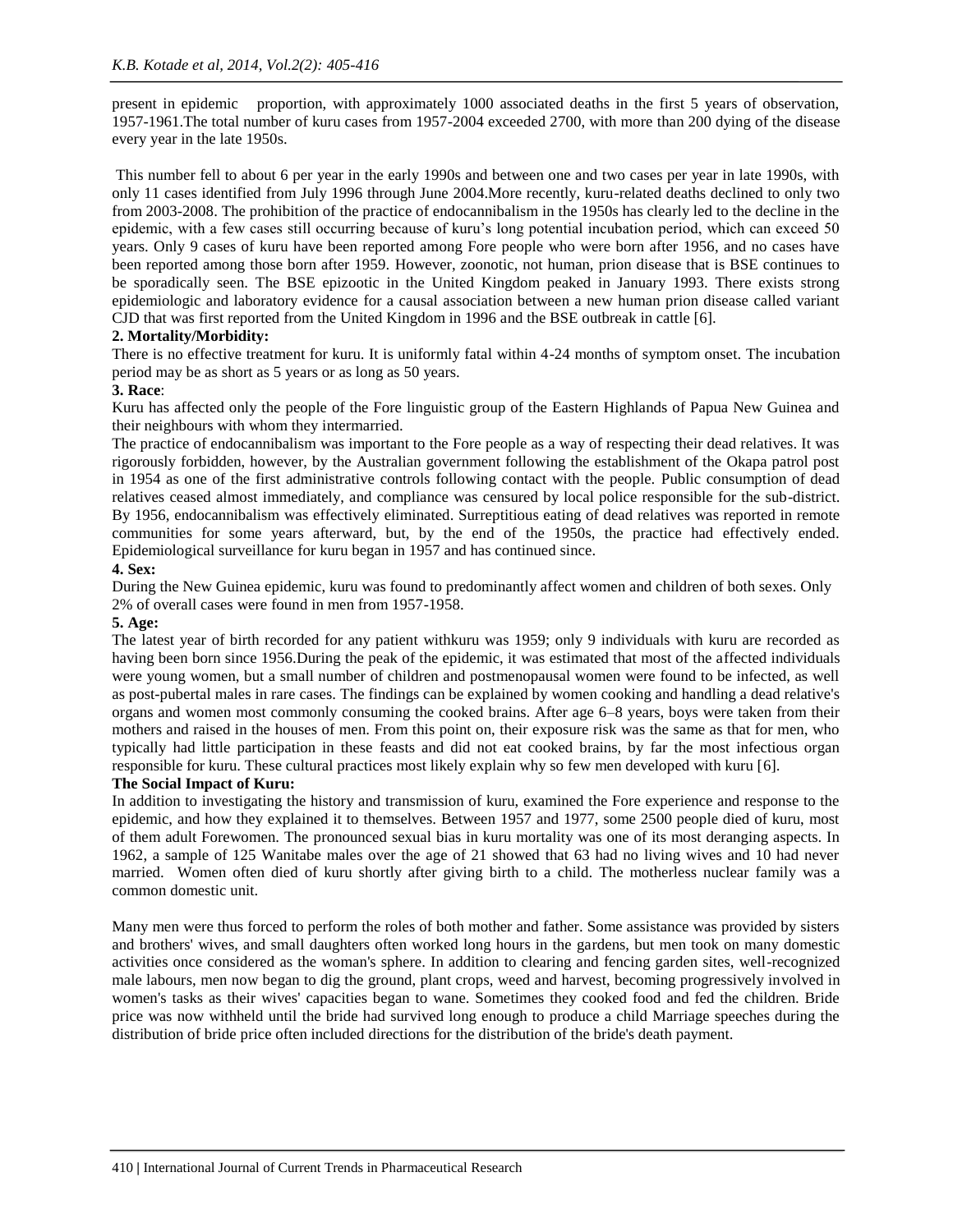

**Figure 3. Bride price presentation, 1962. Men pray that the bride will survive and produce children.**

Faced with a demographic emergency, the dimensions of which they grasped clearly, the South Fore had recourse to a series of desperate remedies During 1961 and 1962 the Fore expended much time, material wealth and emotional energy in an attempt to locate the sorcerers they believed to be responsible for the calamity. They also consulted a variety of curers in distant locations, taking ambulant victims of the disease on healing pilgrimages, the most spectacular of which took place among the neighbouring Gimi people. Between April and August 1961, more than 70 patients consulted a Gimi curer whose therapy consisted of bloodletting, the ingestion of medicinal barks and leaves, and the identification of the location where the guilty sorcerer might be found. Back at home, the sick women sometimes revealed the identity of their aggressor, said to have come to them in a dream. With the women present, men also conducted divination tests to reveal the sorcerers' identities, which often led to new tensions when the tests suggested that the sorcerers might be close neighbours and relatives. To the often expressed fear of extinction from the loss of women's reproductive power was now added a fear of internal disruption so great that their future was in danger.

The threat of banishment derived its force from the colonial regime's access to armed police, and the ability to jail those who disobeyed the new laws. Government patrols, though infrequent, caused a ripple of anxiety as the official party, including the police, camped for several days in selected communities, where they carried out a census, identified people with leprosy to be sent for treatment at a distant government hospital and adjudicated disputes that local groups had been unable to resolve.



**Figure 4: Brain eating phenomenon in kuru**

By then kuru was becoming rare, the political and social order had changed (Papua New Guinea had been an independent nation for more than 15 years) and discussions began to absorb new information, new experiences and to present additional views about the cause of kuru and its demise. As the great debates of the 1960s and the more informal discussions in the 1990s show, the Fore quest for truth is at the heart of sorcery beliefs, which seek to assign cause for severe illness, misfortune and death by identifying the persons responsible. This socio-medical analysis of the epidemic does not rest on germ theory. Nevertheless, it should not be viewed as a mere metaphor or fiction [17].

# **Kuru & Cannibalism:**

The thoughts about the relationship between kuru and cannibalism rested heavily on data had collected concerning Fore rules about the consumption of human flesh, which seemed to fit the epidemiological evidence available to us at that time. Although it was no longer present in the 1960s, having been suppressed under pressure from the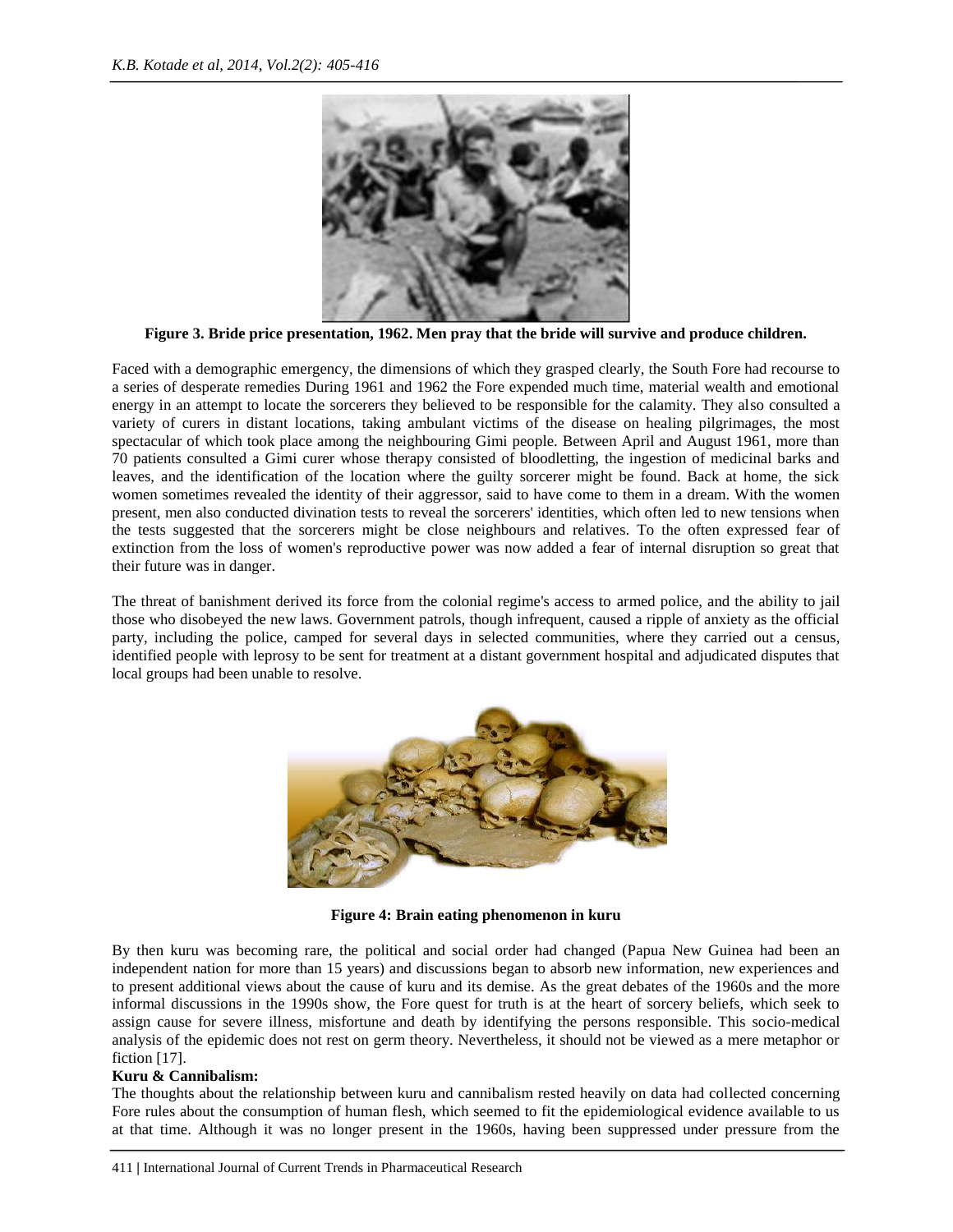government and missions, the Fore spoke openly about the recent customary practices of consuming the dead. The first government patrols in the late 1940s had also reported cannibalism to be customary throughout the region. Beyond the Fore, however, it was customary to consume enemies (exocannibalism), not deceased kin (endocannibalism), a pattern of behaviour with consequences for the transmission and geographical boundaries of kuru. All body parts were eaten, except the gall bladder that was considered too bitter. Not all bodies were eaten. The Fore did not eat those who died of dysentery, leprosy and possibly yaws, but kuru victims were viewed favourably.

Most significantly, not all Fore were cannibals. Cannibalism among adult men in the North Fore occurred more frequently than it did in the south; in the south, men rarely ate human flesh, and those who did said they avoided eating the bodies of women. Small children residing in houses with their mothers ate what their mothers gave them. Initiated youths who moved to the communal men's house approximately at age 10 left behind the world of immaturity, femininity and cannibalism. Consumption of human flesh was thus largely limited to adult women, children of the sexes and a few adult men, a pattern that matched the epidemiology of kuru in the early 1960<sup>17</sup>.



**Figure 5. Foreinitiate1961. Accompanied by his father he visits relatives to exhibit his new status.**

# **Treatment:**

- 1) Currently, there are no treatments available for Kuru. Although the disease is now virtually non- existent, Kuru provides a way for researchers to understand other prion caused diseases better.
- 2) Amongst the microbes known to man, infections by prions are believed to be the hardest to get rid of. This is because the traditional targets that normal drugs attack in bacteria's and viruses do not exist in prions. Prions have no nucleic acids, they are not cells, do not have cytoplasmic membranes or cell walls, no functional ribosomes, no metabolic functions and very little is understood about them.
- 3) In mice, anti- malarial drug, quinacrine and antipsychotic drug, chlorpromazine obstruct TS-formation. Clinical trials are in place for human testing.
- 4) Outside the host, the only possible way to deactivate prions are by incineration Autoclaving in 1N NaOH.
- 5) There is no known successful treatment for kuru. According to the University of Utah, boiling water, radiation, and acid cannot destroy the prions that cause kuru Brains contaminated with prions remain infectious even when preserved in formaldehyde for years
- <sup>6)</sup> The patients can only be helped with certain supportive therapy. In the beginning the food can be given via feeding tubes and in later stages of the disease intravenous fluids and certain medications can only partially reduce the horrible symptoms [18-19].

#### **Diagnosis**:

#### **1. Neurological Exam:**

**Neurological examination** is the assessment of [sensory neuron](http://en.wikipedia.org/wiki/Sensory_neuron) and [motor](http://en.wikipedia.org/wiki/Motor_neuron) responses, especially [reflexes,](http://en.wikipedia.org/wiki/Reflex) to determine whether the [nervous system](http://en.wikipedia.org/wiki/Nervous_system) is impaired. This typically includes a [physical examination](http://en.wikipedia.org/wiki/Physical_examination) and a review of the patient's [medical history](http://en.wikipedia.org/wiki/Medical_history) but not deeper investigation such as [neuro-imaging.](http://en.wikipedia.org/wiki/Neuroimaging) It can be used both as a screening tool and as an investigative tool, the former of which when examining the patient when there is no expected neurological deficit and the latter of which when examining a patient where you do expect to find abnormalities. If a problem is found either in an investigative or screening process then further tests can be carried out to focus on a particular aspect of the nervous system (such as [lumbar punctures](http://en.wikipedia.org/wiki/Lumbar_puncture) and [blood tests\)](http://en.wikipedia.org/wiki/Blood_test).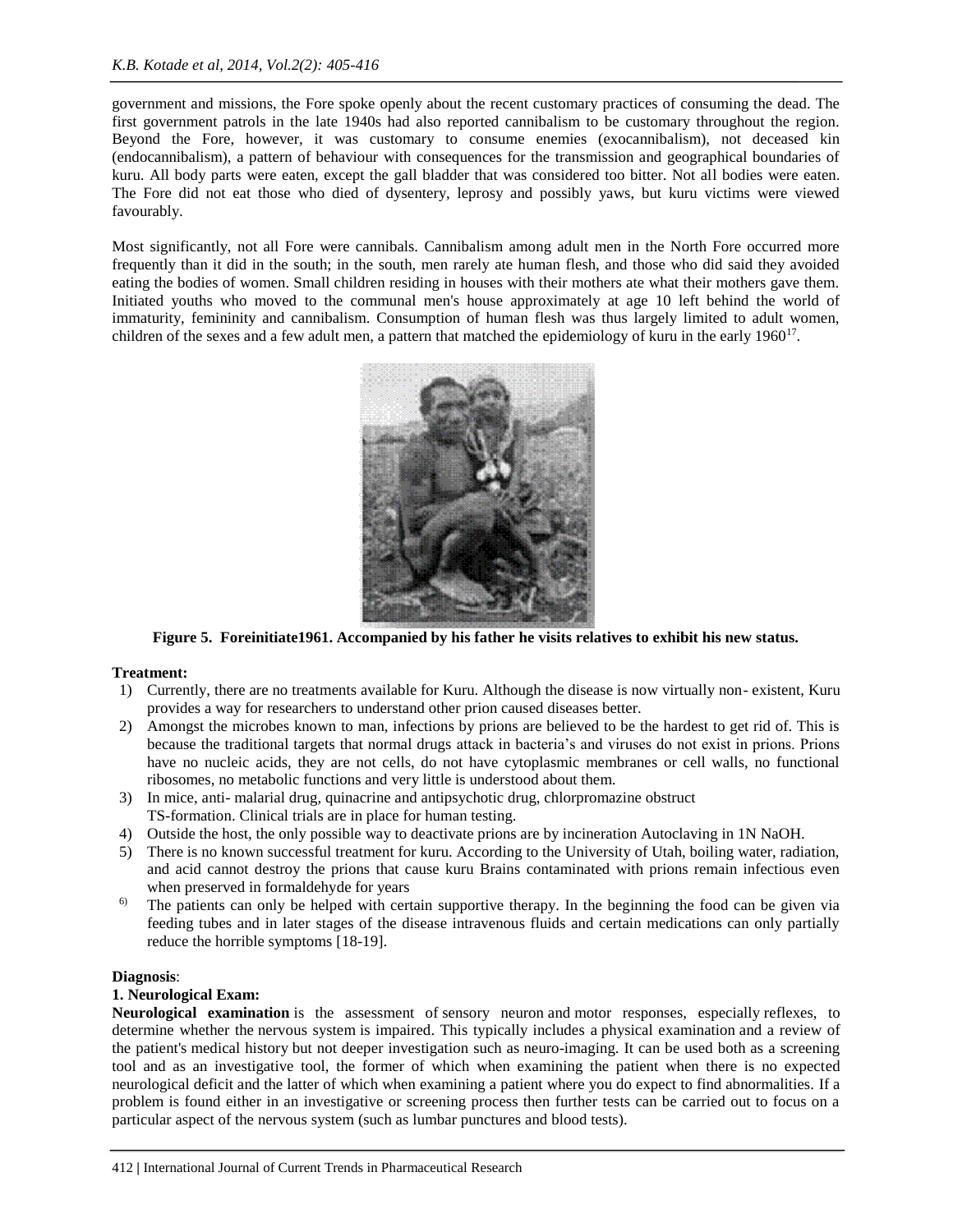| Category                     | <b>Tests</b>                                                                                                                                                                                                                                                                                                                                                                                                                                                                                                                                                                                                                                                                                                    | <b>of</b><br><b>Example</b><br>writeup                |
|------------------------------|-----------------------------------------------------------------------------------------------------------------------------------------------------------------------------------------------------------------------------------------------------------------------------------------------------------------------------------------------------------------------------------------------------------------------------------------------------------------------------------------------------------------------------------------------------------------------------------------------------------------------------------------------------------------------------------------------------------------|-------------------------------------------------------|
| Mental status<br>examination | The assessment of consciousness, often using the Glasgow Coma Scale (EMV)<br>status examination, often including the abbreviated mental test<br>Mental<br>score (AMTS) or mini mental state examination (MMSE)<br>Global assessment of higher functions<br>Intracranial pressure is roughly estimated by fundoscopy; this also enables<br>assessment for micro vascular disease.                                                                                                                                                                                                                                                                                                                                | "A&O x 3, short<br>long-term<br>and<br>memory intact" |
| examination                  | Cranial nerves (I-XII): sense of smell (I), visual fields and acuity (II), eye<br>movements (III, IV, VI) and pupils (III, sympathetic and parasympathetic), sensory<br>Cranial nerve function of face (V), strength of facial (VII) and shoulder girdle muscles (XI),<br>hearing (VII, VIII), taste (VII, IX, X), pharyngeal movement and reflex (IX),<br>tongue movements (XII). These are tested by their individual purposes (e.g. the<br>visual acuity can be tested by a Snelling chart).                                                                                                                                                                                                                 | "CNII-XII<br>grossly intact"                          |
| Motor system                 | Muscle strength, often graded on the MRC scale 0 to 5 (i.e. $0 =$ Complete Paralysis<br>to $5 =$ Normal Power).<br>Grades 4 -, 4 and 4+ maybe used to indicate movement against slight, moderate<br>and strong resistance respectively.<br>Muscle tone and signs of rigidity.<br>Examination of posture<br>Decerebrate<br>Decorticate<br>Hemiparetic<br>Resting tremors<br>Abnormal movements<br>Seizure<br>Fasciculation<br>Tone<br>Spasticity<br>Pronator drift<br>Rigidity<br>Cogwheeling (abnormal tone suggestive of Parkinson's disease)<br>Gegenhalten - is resistance to passive change, where the strength of antagonist<br>muscles increases with increasing examiner force. More common in dementia. | "strength<br>5/5<br>throughout, tone<br>WNL"          |
| reflexes                     | Reflexes: masseter, biceps and triceps tendon, knee tendon, ankle jerk<br>Deep tendon and plantar (i.e. Babinski sign). Globally, brisk reflexes suggest an abnormality of<br>the UMN or pyramidal tract, while decreased reflexes suggest abnormality in<br>the anterior horn, LMN, nerve or motor end plate.                                                                                                                                                                                                                                                                                                                                                                                                  | $"2+$ symmetric,<br>down<br>going<br>plantar reflex"  |
| Sensation                    | Sensory system testing involves provoking sensations of fine touch, pain and<br>temperature. Fine touch can be evaluated with a monofilament test, touching<br>various dermatomes with a nylon monofilament to detect any subjective absence of<br>touch perception.<br>Sensory<br>Light touch<br>Pain<br>Temperature<br>Vibration<br>Position sense<br>Graphesthesia<br>Stereognosis, and<br>Two-point discrimination (for discriminative sense)<br>Extinction<br>Romberg test - 2 out of the following 3 must be intact to maintain balance: i. vision<br>ii. Vestibule cochlear system iii. epicritic sensation                                                                                              | "intact to sharp<br>and<br>dull<br>throughout"        |

# **Table.1 Specific tests in a neurological examination include**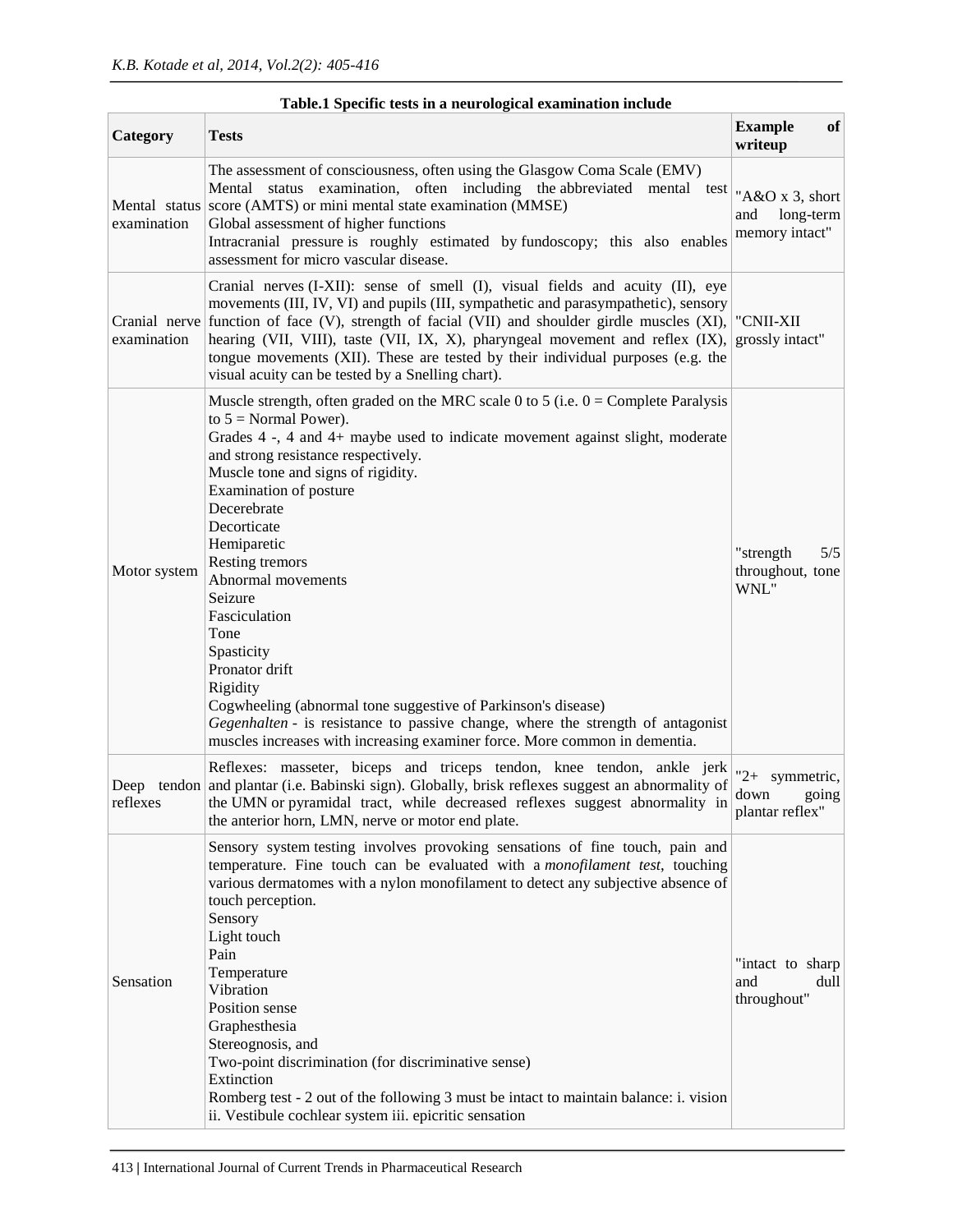|            | Cerebellar testing         |                    |
|------------|----------------------------|--------------------|
| Cerebellum | Dysmetria                  |                    |
|            | Finger-to-nose test        |                    |
|            | Ankle-over-tibia test      |                    |
|            | Dysdiadochokinesis         | "intact finger-to- |
|            | Rapid pronation-supination | nose, gait         |
|            | Ataxia                     | WNL"               |
|            | Assessment of gait         |                    |
|            | <b>Nystagmus</b>           |                    |
|            | Intention tremor           |                    |
|            | Staccato speech            |                    |

#### **Blood tests**:

#### **1) Liver function tests**

**Liver function tests** (**LFTs** or **LFs**), are groups of clinical biochemistry laboratory blood assays designed to give information about the state of a patient's liver. The parameters measured include Prothrombin time (PT/INR), aPTT, albumin, bilirubin (direct and indirect) and others.

#### **2) Thyroid function test:**

Thyroid function test (TFTs) is a collective term for blood tests used to check the function of the thyroid. TFTs may be requested if a patient is thought to suffer from hyperthyroidism or hypothyroidism (underactive thyroid), or to monitor the effectiveness of either thyroid-suppression or hormone replacement therapy. It is also requested routinely in conditions linked to thyroid disease, such as atrial fibrillation and anxiety disorder [5].

# 3) **Kidney-function test**.:

#### **Creatinine clearance test**:

This test evaluates how efficiently the kidneys clear a substance called creatinine from the blood. Creatinine, a waste product of muscle energy metabolism, is produced at a constant rate that is proportional to the individual's muscle mass. Because the body does not recycle it, all creatinine filtered by the kidneys in a given amount of time is excreted in the urine, making creatinine clearance a very specific measurement of kidney function. The test is performed on a timed urine specimen—a cumulative sample collected over a two to 24-hour period. Determination of the blood creatinine level is also required to calculate the urine clearance.

**Urea clearance test**: Urea is a waste product that is created by protein metabolism and excreted in the urine. The urea clearance test requires a blood sample to measure the amount of urea in the bloodstream and two urine specimens, collected one hour apart, to determine the amount of urea that is filtered, or cleared, by the kidneys into the urine.

# **Urine osmolality test**:

Urine osmolality is a measurement of the number of dissolved particles in urine. It is a more precise measurement than specific gravity for evaluating the ability of the kidneys to concentrate or dilute the urine. Kidneys that are functioning normally will excrete more water into the urine as fluid intake is increased, diluting the urine. If fluid intake is decreased, the kidneys excrete less water and the urine becomes more concentrated. The test may be done on a urine sample collected first thing in the morning, on multiple timed samples, or on a cumulative sample collected over a 24-hour period. The patient will typically be prescribed a high-protein diet for several days before the test and be asked to drink no fluids the night before the test.

#### **Urine protein test:**

Healthy kidneys filter all proteins from the bloodstream and then reabsorb them, allowing no protein, or only slight amounts of protein, into the urine. The persistent presence of significant amounts of protein in the urine, then, is an important indicator of kidney disease. A positive screening test for protein (included in a routine [urinalysis\)](http://www.surgeryencyclopedia.com/St-Wr/Urinalysis.html) on a random urine sample is usually followed up with a test on a 24-hour urine sample that more precisely measures the quantity protein [5,20].

# **Electro-diagnostic test**:

The exam may also include electro-diagnostic tests. These tests include **electromyography** (EMG) or nerve conduction velocity (NCV). These tests examine the electrical activity in your brain. Brain scans such as an MRI may be necessary as well. Electro-diagno**sis** is a method of obtaining information about [diseases](http://en.wikipedia.org/wiki/Disease) by passively recording the electrical activity of body parts or by measuring their response to external electrical stimulus. The electrical activity recorded may be spontaneous or elicited by stimuli. The most widely used methods of recording spontaneous electrical activity are [electrocardiography](http://en.wikipedia.org/wiki/Electrocardiography) (ECG) and [electroencephalography](http://en.wikipedia.org/wiki/Electroencephalography) (EEG). The [evoked](http://en.wikipedia.org/wiki/Evoked_potential)  [potential studies](http://en.wikipedia.org/wiki/Evoked_potential) record the electrical responses after the stimulation of central nervous system structure.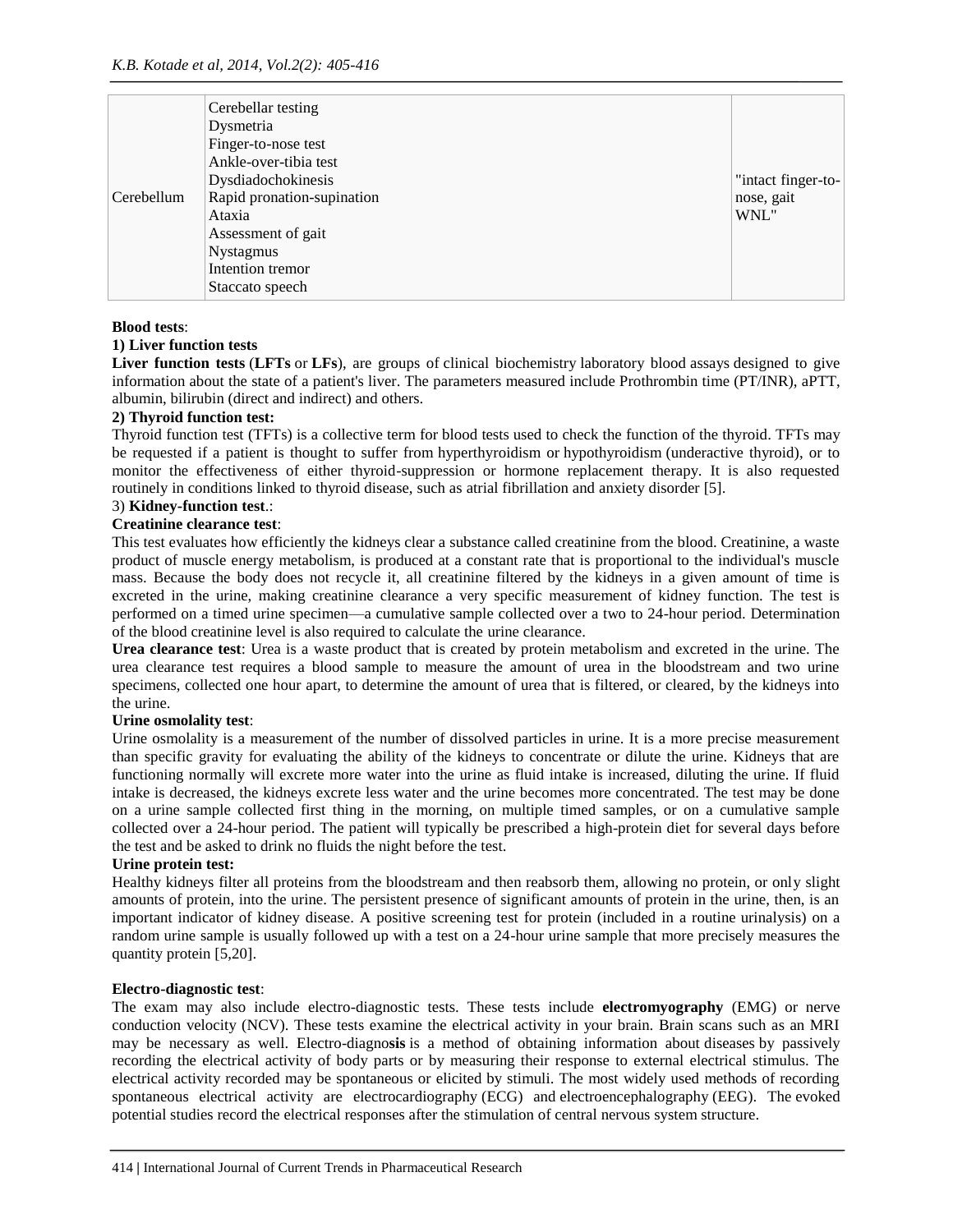# **Other Considerations:**

The **incubation period** (the time between initial infection and the appearance of symptoms) of kuru can be as long as 30 years. Therefore, cases have been reported long after the practice of cannibalism has ceased.

#### **Brain biopsy:**

Brain biopsy is the removal of a small piece of brain tissue for the diagnosis of abnormalities of the brain. It is used to diagnose Alzheimer's disease, tumours, infection, inflammation, and other brain disorders. By examining the tissue sample under a microscope, the biopsy sample provides doctors with the information necessary to guide diagnosis and treatment [5].

#### **Prognosis:**

Similar to other the TSEs, kuru had a long incubation period; it was years or even decades before an infected person showed symptoms. Because kuru mainly affected the cerebellum, which is responsible for coordination, the usual first symptoms were an unsteady gait, tremors, and slurred speech. (Kuru is the Fore word for shiver.) Unlike most of the other TSEs, dementia was either minimal or absent. Mood changes were often present. Eventually, individuals became unable to stand or eat, and they died in a comatose state from 6 to 12 months after the first appearance of symptoms. Death usually occurs within 1 year after the first sign of symptoms [4].

# **The Changing Face of Kuru:**

The epidemic of kuru is now known to have been transmitted among the Fore by ritual consumption of infected organs from deceased relatives. As cannibalism was suppressed by government patrol officers during the 1950s, most transmission had ceased by 1957, when the kuru research programme first commenced. As predicted in the 1960s, the epidemic has waned, with progressive ageing of kuru-affected cohorts over the years to 2007. The few cases seen in the twenty-first century, with the longest incubation periods, were almost certainly exposed as children prior to 1960. Although the research programme had almost no role in bringing the kuru epidemic to an end, it did provide important knowledge that was to help the wider world in controlling the later epidemics of iatrogenic and variant Creutzfeldt–Jacobs disease and bovine spongiform encephalopathy. Kuru is exceptionally rare. It is only contracted by ingesting infected brain tissue or coming into contact with sores infected with prions. According to NINDS, the disease has almost completely vanished [21].

# **3. Conclusion**

The kuru is a neurodegenerative disease occurring only in fore tribes of highlands of Papua Guinea It is caused by prions protein. Kuru was observed in 1957 in which total 1000 peoples were died. Thus in 1957-61 totally 2700 people died. In 2004 kuru declined .It was found to be rarely occurring then. Kuru is exceptionally rare. It is only contracted by ingesting infected brain tissue or coming into contact with sores infected with prior. According to NINDS, the disease has almost completely vanished.There is no known successful treatment for kuru. According to the University of Utah, boiling water, radiation, and acid cannot destroy the prions that cause kuru. Death usually occurs within 1 year after the first sign of symptom. It is generally fatal within a year.

# **4. References**

- 1. JD Wadsworth, S Joiner, JM Linehan *et al.*, *Proc. Natl. Acad. Sci. U.S.A.*, **March 2008,** 105 (10), 3885– 90.
- 2. PA Jonson, *E-Medicine,* **2009**, 04, 13.
- 3. S Lindenbaum, *Philos. Trans. R. Soc. Lon., B, Biol. Sci.,* **2008,** 363 (1510), 3715–20.
- 4. NINDS kuru information, National Institute of Neurological Disorders and Stroke, 2011. [http://www.ninds.nih.gov/disorders/kuru/kuru.html.](http://www.ninds.nih.gov/disorders/kuru/kuru.html)
- 5. P[P Liberski,](http://www.ncbi.nlm.nih.gov/pubmed?term=Liberski%20PP%5BAuthor%5D&cauthor=true&cauthor_uid=22411241) B Sikorska, P [Brown,](http://www.ncbi.nlm.nih.gov/pubmed?term=Brown%20P%5BAuthor%5D&cauthor=true&cauthor_uid=22411241) *[Adv Exp Med Biol](http://www.ncbi.nlm.nih.gov/pubmed/22411241)*., **2011**, 724, 143-53.
- 6. NR Cashman, Canadian Medical Journal Association, **1997**, 157(10):1381-1386.
- 7. [BS Blumberg and DC Gajdusek, Physiology or Medicine 1976 -](http://www.nobelprize.org/nobel_prizes/medicine/laureates/1976/press.html) Press Release. *NobelPrize.org*. Nobel Media AB. Retrieved 20 June.
- 8. E McKintosh, SJ Tabriz and J Collinge, *Journal of Neuro-virology,* **2003**, 9, 183–193.
- 9. [G Krucik,](https://plus.google.com/100880881770638098630) The mystery of kuru, University of Utah. Retrieved July 9, **2012**, from [http://learn.genetics.utah.edu/content/begin/dna/prions/kuru.html.](http://learn.genetics.utah.edu/content/begin/dna/prions/kuru.html)
- 10. <http://oddrandomthoughts.com/kuru-disease-trembling-with-fear/>
- 11. SB Prusiner *Scientific American*, **1995**, 272(1):48-56.
- 12. JDF Wadsworth et al, *Lancet*, 2001, 358, 171–180.
- 13. JM [Diamond,](http://en.wikipedia.org/wiki/Jared_Diamond) *[Guns, germs, and steel: the fates of human societies](http://en.wikipedia.org/wiki/Jared_Diamond)*. New York: W.W. Norton, 1997; p.p. 208.
- 14. FE Cohen, K Pan, Z Huang, M Baldwin, RJ Fletterick and SB Prusiner, *Science,* **1994**, 264, 530-531
- 15. CJ Gibbs, HL Amyx, A Bacote, CL Masters, DC Gajdusek, *J. Infect. Dis.,* **August 1980,** 142(2), 205.